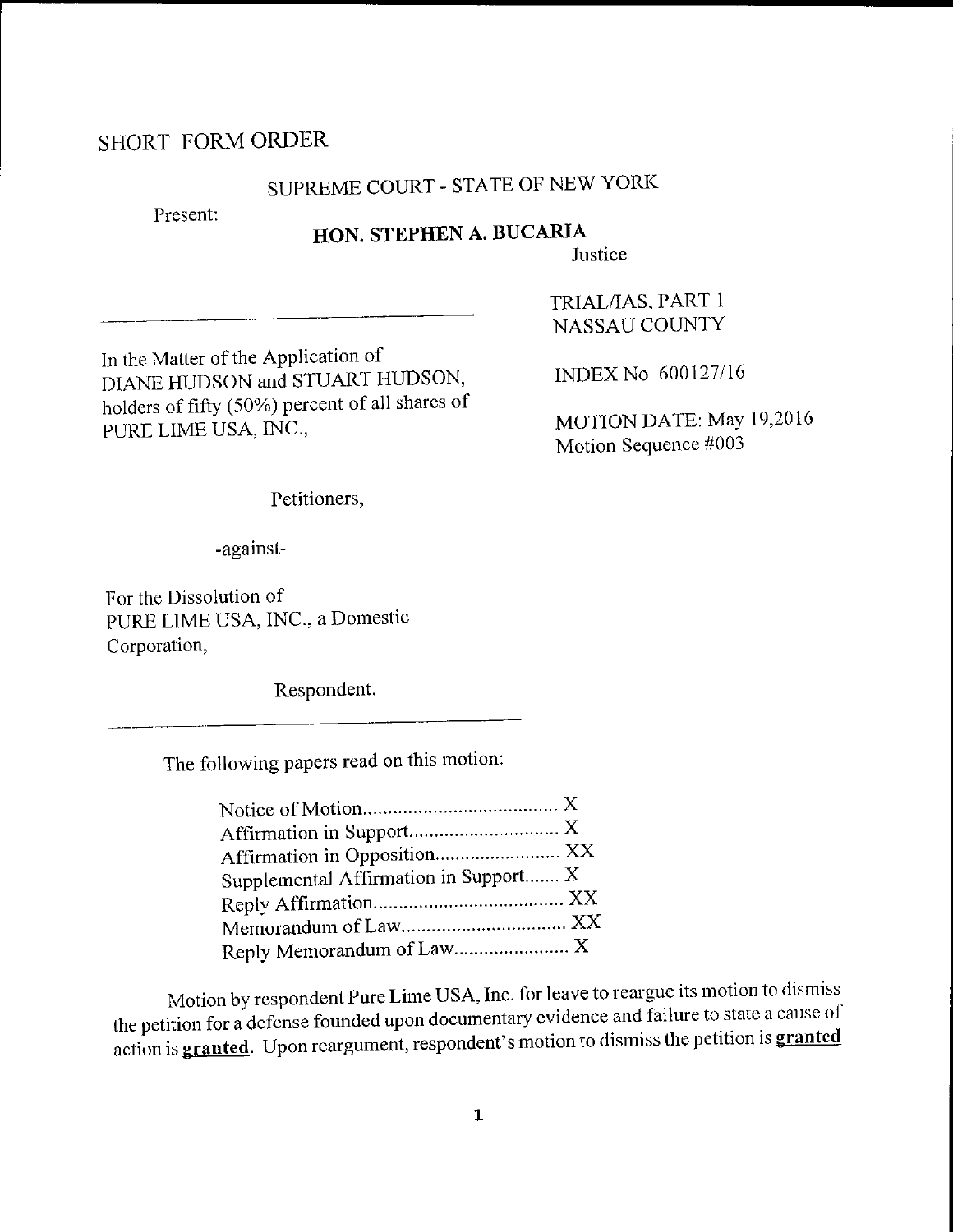with leave to file an amended petition seeking dissolution of Pure Lime USA on the ground of oppressive conduct pursuant to BCL \$ 1 104-a.

This is a petition for the judicial dissolution of a closely held corporation on the ground of deacllock. petitioners Diane and Stuart Hudson jointly hold 50% of the shares of respondent Pure Lirne USA, Inc. The other 50% of the stock is held by a Danish limited liability company, Pure Lime APS. Pure Lime APS designs and manufactures active and fitness clothing for women and girls, which was marketed by Pure Lime USA in the United States.

Pursuant to a sharcholder's agreement dated Novernber 29, 2009, Stuart Fludson was the president and treasurer of Pure Lime USA, and Diane Hudson was the vice president and secretary. The agreement provides that Stuart and Diane were to receive reasonable compensation in salary and benefits commensurate with their contribution to the success ol the corporation.

The shareholder agreement provides that Pure Lime USA shall be managed by a board of directors comprised of Christian Friis Olesen, who is aligned with Pure Lime APS, as chairman, Diane and Stuart Hudson, and a fourth person designated by Pure Lime APS. Section 2.2 of the shareholder agreement provides that a quorum consists of the full board and, in case of a tie, the Chairman shall cast the deciding vote.

Section 1.3 of the shareholder agreement provides that if Stuart or Diane Hudson's employment with Pure Lime USA ceases for any reason whatsoever, the corporation may, at its option, elect to purchase all of the stock of either shareholder at book value, within "fifteen (60) days" of termination of employment. "Book value" is defined as "total assets, minus liabilities and intangible assets, including good will, divided by the current number of shares outstanding (Docket # 6). Additionally, Section 1.6 of the agreement gives the corporation a right of first refusal, if a shareholder desires to sell all or any part of his shares.

Petitioners alleges that between 2009 and 2014 the Danish company diverted approximately \$1,349,949 from Pure Lime USA, avoiding distribution to the shareholders. Various other disputes arose between the Hudsons and Pure Lime APS, including the Danish company's markup on the merchandise, a \$142,000 credit for defective merchandise, and a \$121,620 credit for "export disbursements." Petitioners allege that after a board of directors meeting on October 1, 2015 the directors aligned with Pure Lime APS excluded them from the business.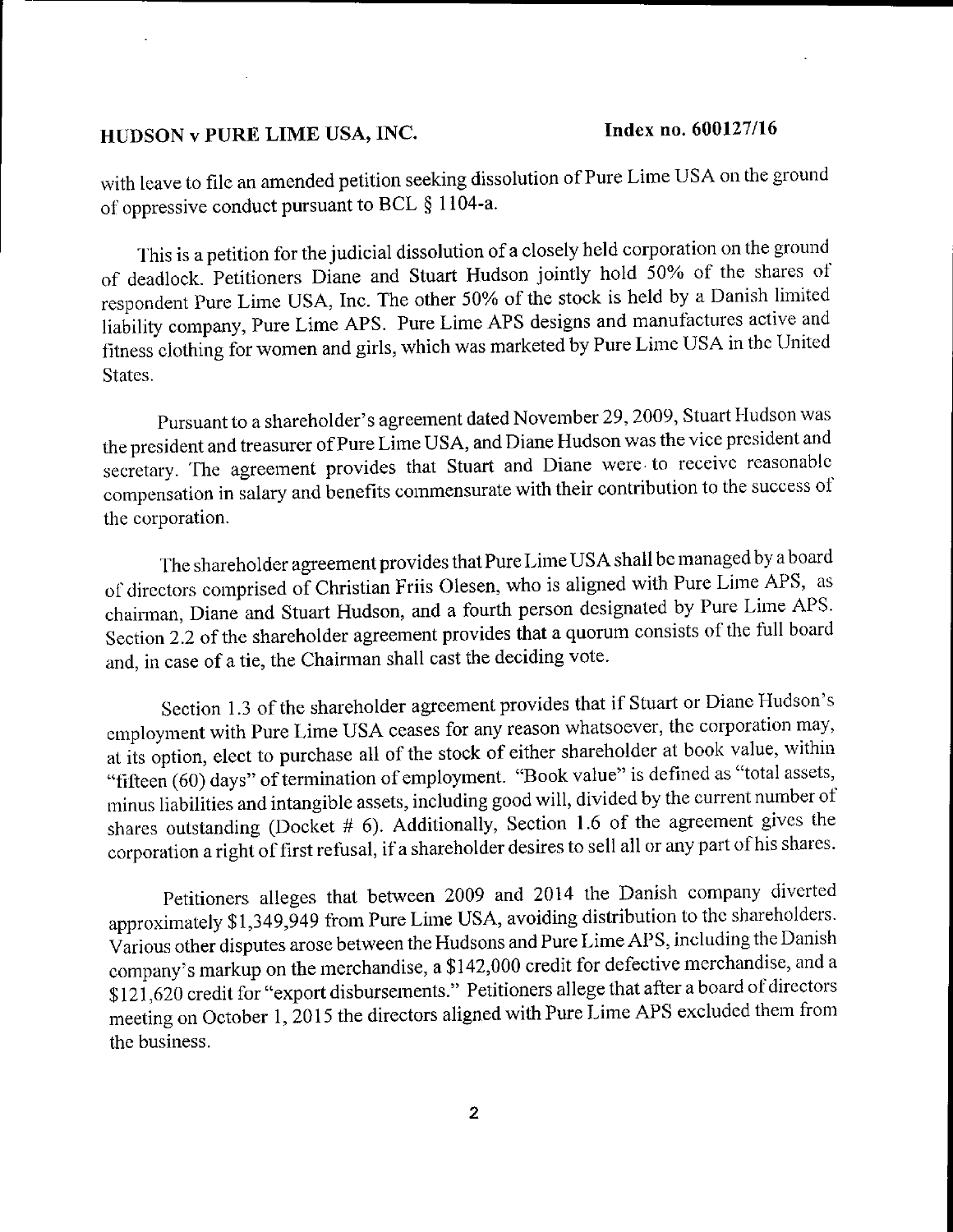On September 28, 2015, Diane and Stuart Hudson commenced a derivative action on behalf of Pure Lime USA against Pure Lime APS and its aligned directors (Index No. 606262115). Plaintiffs alleged that Olesen, Bengtsen, and Pure Lime APS breached their liduciary duties to Stuart, Diane, and Pure Lime USA by charging a 40 % markup, failing to pay the defective merchandise and export disbursernent credits, failing to pay Pure Lime USA's salaries and creditors, and otherwise diverting the profrt of Pure Lirne USA to Pure Lime APS. By order dated January 19, 2016, the court granted defendants' motion to dismiss the complaint. Plaintiffs were granted leave to serve an amended complaint, asserting derivative claims for breach of fiduciary duty, based upon non-payment of the defective merchandise and export disbursements credits, as well as the non-payment of salarics and creditors, as allegedly agreed to at the October 1, 2015 board of directors meeting, within 15 days of the e-filing of the order.

On February 3, 20 16, plaintifls served an amended complaint in the derivative action, purporting to comply with the court's January 19, 2016 order. However, in the first cause of action, plaintiffs asserted a fourth breach of fiduciary duty claim for allegedly "freezing" Pure Lime USA's corporate bank accounts and changing the password on the electronic billing system without the consent of plaintiffs. Plaintiffs also asserted a second cause of action for breach of fiduciary duty by failing to pay plaintiff Stuart Hudson \$54,286 in outstanding gross salary.

On April 2I, 2016, plaintiff filed a supplemental surnmons and second amendcd complaint. In the first cause of action, the second amended complaint purports to assert a fifth breach of fiduciary duty claim for allegedly causing a new corporation, Purelime, Inc., to amend Pure Lime USA's purchase orders to divert money from Pure Lime USA and otherwise competing with Pure Lime. Plaintiffs also purported to assert a third cause of action against defendant Peter Hessellund-Jansen for allegedly aiding and abetting a brcaoh of fiduciary duty by defendants Olesen, Bengtsen, and Pure I.ime Demnark. Ilessellund-Jansen is the attorney who incorporated the new Pure Lime corporation on September 2, 2015. Plaintiffs also purported to assert a fourth cause of action against defendant Pure Lime for tortious interference with contract.

By ordcr dated June 7,2016, the court granted defendant Flessellund-Jansen's motion to dismiss the second amended complaint as asserted against him for failure to state a cause of action. There was no allegation that defendant Hessellund-Jansen provided substantial assistance to any of the breach of fiduciary duty claims perrnitted to be asserted in thc amended complaint pursuant to the court's order of January 19, 2016. On the court's court's own motion, parts d, e, and f of paragraph 70, as well as the second, third, and fourth causes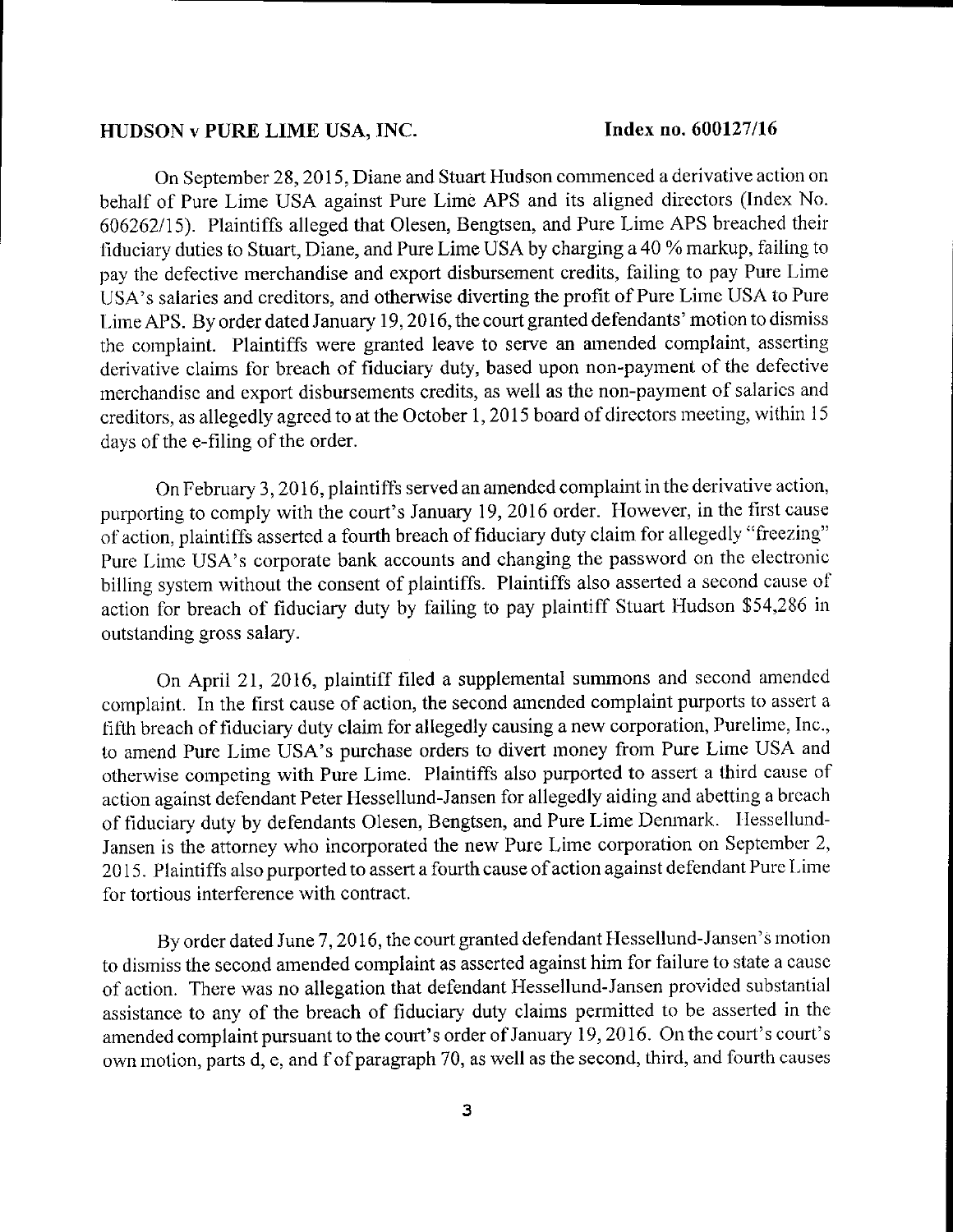of aotion in the second amended cornplaint were also stricken as not in cornpliance with the court's January 19, 2016 order.

Meanwhile, by order to show cause dated January 11, 2016, petitioners commenced the present proceeding for the judicial dissolution of Pure Lirne USA on the ground of deadlock. In the order to show cause, the court issued a temporary restraining order prohibiting the directors of Pure Lime USA from transferring the assets of the company,  $\epsilon$  except by permission of the court. By order dated April 11, 2016, the court granted the petition for judicial dissolution only to the extent of ordering a hearing to be conducted on a latcr date. Although the tie-break provision in the shareholder agrecment avoided "deadlook," it did not expressly limit a shareholder's right to bring a dissolution proceeding. fhe court was reluctant to limit petitioners' rights to seek judicial dissolution by implication. The court noted that, because the proceeding was brought pursuant to BCL  $\S$  1104 on the ground of deadlock, respondents did not have the right to elect to buy petitioner's shares at fair value pursuant to BCL § 1118 (See, **Sakow v Seafood Restaurant**, 297 AD2d 229  $[1<sup>st</sup>]$ Dept 2002]).

By notice of motion dated May 3, 2016, respondent Pure Lime USA moves for leave to reargue its motion to dismiss the petition for failure to state a cause of action. Respondent argues that because the tie break provision in the shareholder agreement makes "deadlock" impossible, deadlock is not available as a basis for judicial dissolution of Pure Lime USA. Nevertheless, rcspondent concedes that the shareholder agreement does not precludejudicial dissolution under "special circumstances," such as oppressive action toward petitioners, pursuant to BCL \$ I 104-a. Respondent argues that petitioners have brought their dissolution proceeding under BCL  $\S$  1104, rather than BCL  $\S$  1104-a, in an apparent attempt to thwart respondents' statutory buy-out rights. Alternatively, respondent argues that petitioners' commencement of the judicial dissolution proceeding on the ground of deadlock triggered the buy-out provision in the shareholders agreement.

In opposition, petitioners suggest that they may be entitled to common law dissolution on the ground that the directors aligned with Pure Lime APS breached their fiduciary duty to petitioners (See, *Leibert v Clapp*, 13 NY2d 313 [1963]; *Fedele v Seybert*, 250 AD2d 519,  $521$  [1<sup>st</sup> Dept 1998]). Additionally, petitioners argue that the buy-out provision in the shareholder agreement was not triggered by the commencement of the judicial dissolution proceeding, and in any event respondents did not timely elect to purchase petitioners' sharcs.

Statutory dissolution and buy-out rights may be restricted, but not nullified, in the shareholder agreement (**Ferolito v Vultaggio**, 99 AD3d 19, 26 [1<sup>st</sup> Dept 2012]). Thus, the